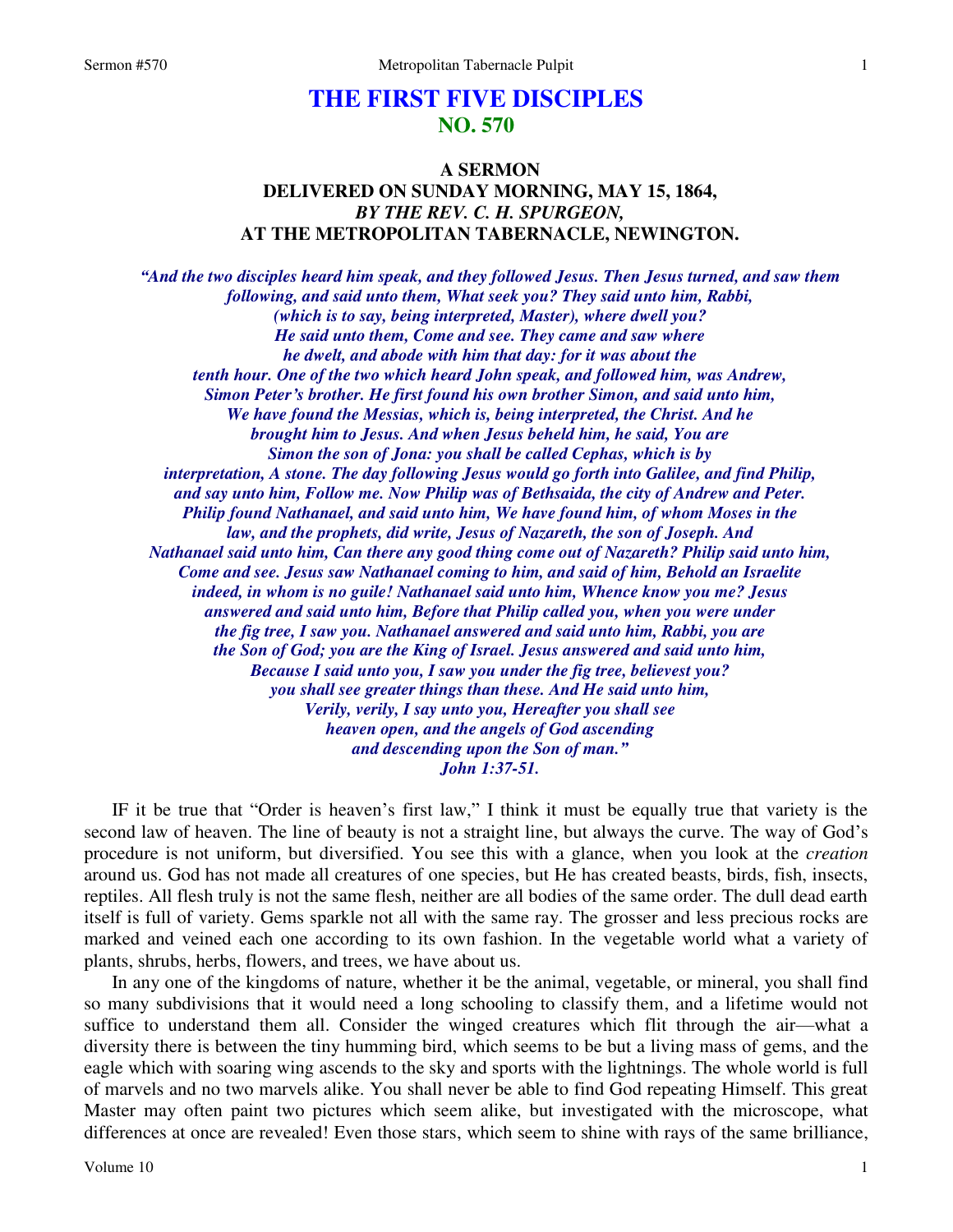are discovered by the aid of the telescope to be of different colors, forms, and orbits. Nay, even the very clouds are piled in varied forms, and the masses of nebulae which make up the Milky Way are distinguishable from each other. God, in no instance that we can ever find, has used the same mold a second time. He is so affluent of designs, so abundant in the wisdom that devises, so prolific in plans, that even when He would accomplish the same end He chooses to take another road to it, and that new road is quite as direct as those by which He has formerly reached His purpose.

Certainly this observation holds good in *providence*. What strange diversity there has been in the dealings of God with His church! When He has chastened His people He has scarcely ever made use of the same rod twice. At one time Midianites shall come up and devour the land of Israel, another day the Philistines with their giants shall invade the country, then shall come the Babylonians and the Assyrians, anon the Roman power shall tread Judea under foot. And as the rods of His chastisement have been always different on the great scale, so you have found it on the little scale. God has seldom chastened you twice in the same way, you could trace diversities either in the manner of the blow or the instrument you were smitten with, or in the part of your mind which seemed to be the most affected by His chastisements.

In deliverances, again, how great a variety—you scarce find two alike! God raises up a Gideon, but Jephthah is not like Gideon, and Samson is not like Jephthah, nor is David to be compared to Samson or Gideon. They are all diverse, and their weapons are varied too. One man has to use an ass' jawbone, another must use a sling and a stone, one shall be content with the ox goad, while another must draw the dagger. Different methods God ordains as well as different forms of man, and He delivers His people just according to His own will, but ever in a different form. Well may providence be so diverse when you consider that men themselves whom God uses to be His principal instruments are so unlike each other.

There are not merely the great differences of race and of nationality, nor even the differences of birth and education, but we are all different in constitution—no two minds being alike. There is an individuality about every one of us which will prevent our ever being mistaken for anyone else. We might by accident be undistinguished, but let us be known, and very soon important differences will be discovered. God is ever the God of variety, and He will be so to the end of the chapter. He will do new things before He rolls up the book of history, we shall see new acts of the Lord, He will fight His battles after fresh methods, raise up deliverers different from any who have come before, and will exalt and glorify His name upon new instruments of music. Let us expect it. He is the God of variety, both in nature and in providence.

My text is a very clear illustration that the same law obtains in the *work of grace.* There is ever the same kind of operation, and yet ever a difference in the manner of operation. There is always the same worker in the conversion of the soul, and yet different methods for breaking the heart and binding it up again are continually employed. Every sinner must be quickened by the same life, made obedient to the same Gospel, washed in the same blood, clothed in the same righteousness, filled with the same divine energy, and eventually taken up to the same heaven, and yet in the conversion of no two sinners will you find matters precisely the same, but from the first dawn of the divine life to the day when it is consummated in the noontide of perfect sanctification in heaven, you shall find that God works this way in that one, and that way in the other, and by another method in the third, for God still will be the God of variety. Let His order stand fast as it may, still will He ever be manifesting the variety, the manysidedness of His thoughts and mind.

If then you look at this narrative—somewhat long, but I think very full of instruction—you may notice four different methods of conversion, and these occur in the conversion of the first five who formed the nucleus of the college of apostles—the first five who came to Christ, and were numbered among His disciples. It is very remarkable that there should be among five individuals four different ways of conversion. Were you, however, to examine any five persons, I suppose you would find similar disparity. Pick out five Christians indiscriminately and begin to question them how they were brought to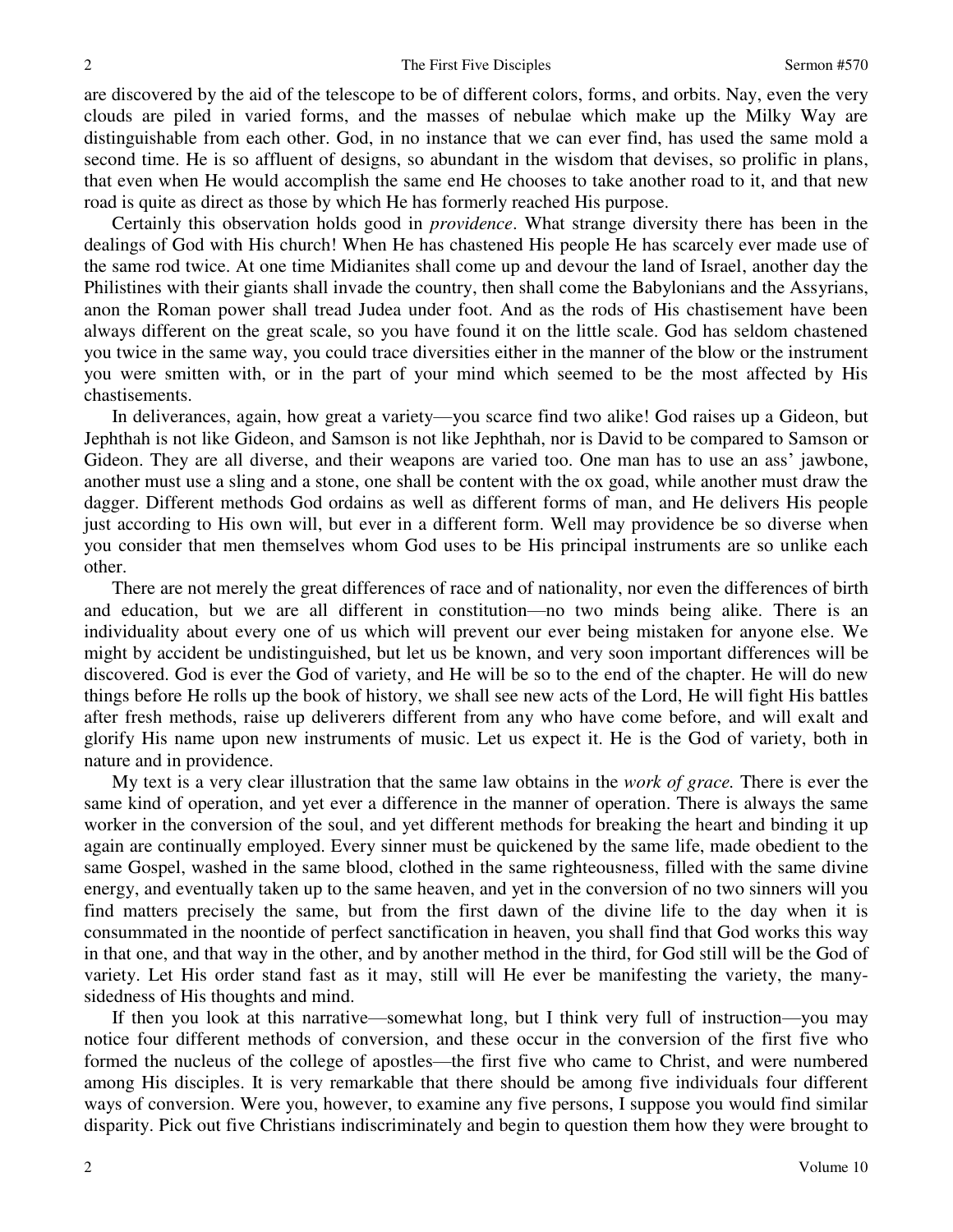know the Lord, you would find methods other than those you have here, and probably quite as many as four out of the five would be distinct from the rest.

**I.** The first case we have in the text is THE CONVERSION OF THE TWO DISCIPLES.

One was probably John. We cannot speak with absolute certainty, but it was very probably John. We know it to have been the habit of this evangelist to omit his own name whenever he could. Sometimes he speaks of "that other disciple," when he means himself, and now and then he puts it, "That disciple whom Jesus loved." His love nurtured in him a kindly esteem of others, but a humble estimate of himself, while, therefore, he never omits to record the need of praise others obtained from the lips of Christ, as often as he can he drops his own name.

It is supposed then—and I think rightly—that one was John. The other was Andrew, Simon Peter's brother. The first two disciples are *the fruits of preaching*. May we not expect to find that the major part of our conversions are the result of the public ministry? "The two disciples heard John speak, and they followed Jesus." Let us offer a few words concerning this first matter. We expect, beloved, to see a great number of souls brought to God by the preaching of the truth. The preaching of the cross may be, and it actually is to those who perish, foolishness, but unto us who are saved, it is the power of God, and the wisdom of God. Wherever there is the most Gospel preaching, you will find the most conversions. Many of our Societies for carrying the Gospel to the heathen forget their main work, and while setting up colleges, translating Bibles, and publishing tracts, they neglect to use this great hammer of God, this mighty battering ram which is to dash down strongholds. The preaching of the cross, the crying of, "Behold the Lamb of God!"—this is God's appointed agency. Other labors are to be entered into, but this is the main and chief agency for the conversion of souls.

Observe in the case before us, *the preacher*. He was a man divinely illuminated. Jesus Christ came to John's baptism, but at first the Baptist did not know Him. After a while, however, when the descending Spirit marked out the Messiah, John then knew to a certainty that this was He of whom Moses in the law and the prophets did write. Ever afterwards John's testimony was clear and bold. Though he ended his ministry with the loss of his head, he never lost the honesty of his purpose or the lucidness of his testimony, but he continued faithfully to declare that the Messiah had come.

Brethren, it is of importance in the work of the ministry, that the preacher be a God-illuminated man. Not that education is to be despised, on the contrary, we cannot expect the Spirit of God in these days to give to men the knowledge of languages if they can acquire that knowledge by a little perseverance. It is never the divine rule to work a superfluous miracle. With the faculties and powers we possess, we must yield up our members unto God as instruments of righteousness. So far then as the education of the man is concerned, we believe God leaves that with us, for if *we* can do it there is no need that any miracle should be wrought, but let the man be educated never so well, he is then but as the lump of clay, God must breathe into his nostrils the breath of spiritual life as a preacher, or else he will be of no service, but a dead weight upon the church of God.

What shall we say then of those men who enter into a pulpit because the family-living is vacant, or because, indeed, being too great fools for either the army or the law, they must be put where their livelihood can be more easily obtained—in the church? How crying is this sin in our times, that men should have episcopal hands laid upon them, declaring that they are moved to the ministry by the Holy Ghost, when they know not whether there be any Holy Ghost, so far as any experiential knowledge of His power upon their own hearts is concerned! The day, I hope, is passing away when men shall be more skilled at hunting the fox than at fishing for souls, and on the whole, God is raising up in this land a spirit of decision upon this point, that the Christian minister must be a man who knows experientially in his own soul the truths which he professes to preach.

God may convert souls, it is true, by a bad preacher. Why, if the devil preached, I should not wonder at souls being converted—if only the devil preached the truth. It is the truth, and not the preacher. Ravens, unclean birds though they be, brought Elijah his bread and his meat, and unclean ministers may sometimes bring God's servants their spiritual food, but for all that, unto the wicked, God says, "What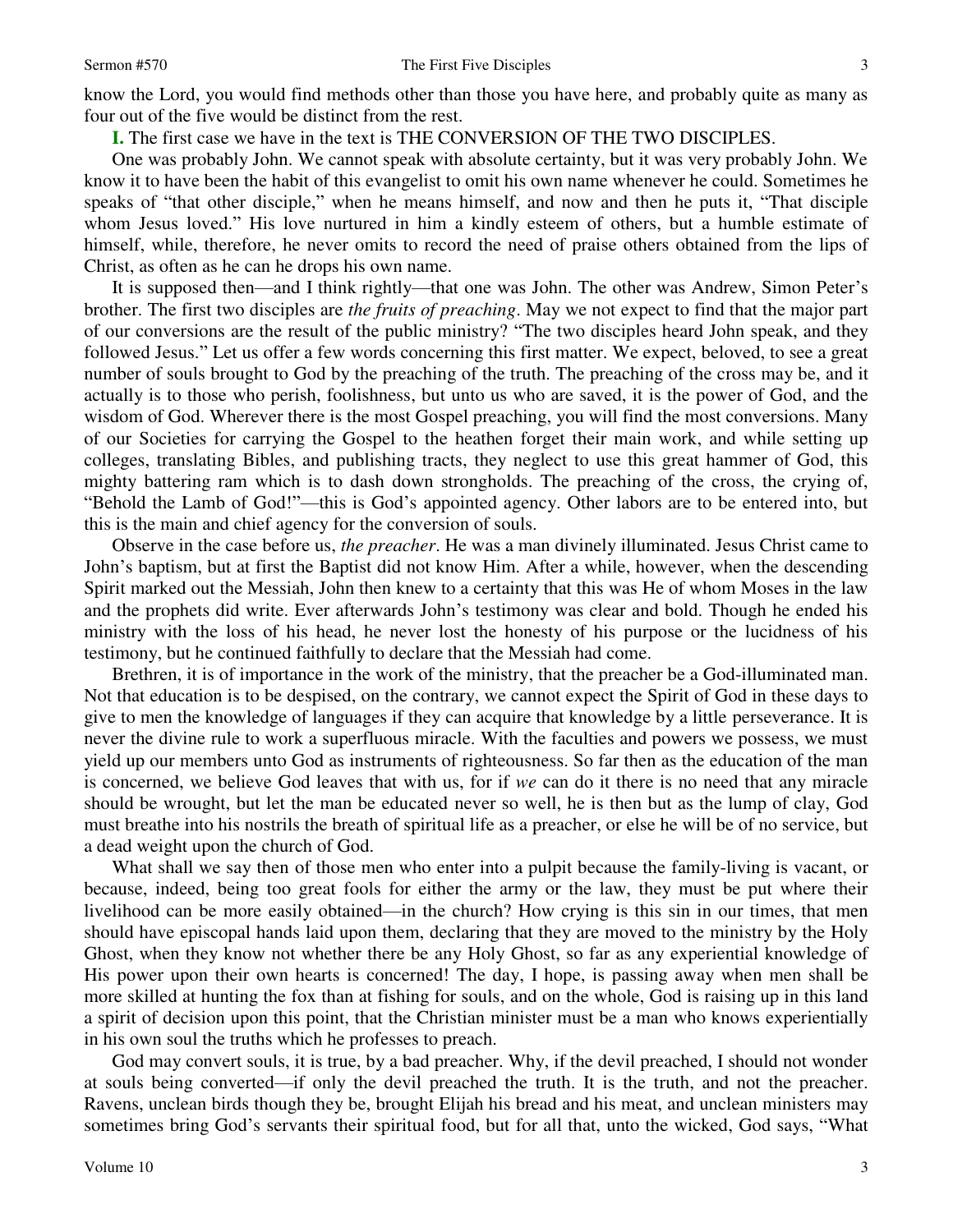have you to do to declare My statutes?" The minister must be a God-taught man, whose eyes have been opened by the Holy Spirit. This, at least, is the standing rule—whatever exceptions may be pleaded.

Then, mark you, granted that this is the case, *we must not expect his ministry to be alike successful at all times,* for in the present instance, on one occasion John gave a very clear testimony for Christ, but none of his disciples left him to follow Jesus. The next time he preached he was successful, for two of his disciples joined the Master, though on the former occasion we read not that one of his hearers was led to declare himself on the Lord's side. My brethren, God suffers His ministers to cast the net sometimes on the wrong side of the ship. Even a whole night they may toil and take nothing, they may sow upon the barren ground, upon the highway, and among the thorns, they may cast their bread upon the waters, and as yet they may not find it, for the promise speaks of "many days." Still the minister must persevere. If souls are not saved today, they may be tomorrow.

I was wondering, as I read this passage, whether there were some who heard last Sabbath in vain, who perhaps would hear to profit today. I was lifting up my heart in prayer to God that these words, "The next day after," might come true to some here. Whereas, the other day, I cried, "Behold the Lamb!" and you did not see Him or trust Him, I will repeat the cry, "Behold the Lamb!" again today. O that you may be led to follow Jesus!

When you have well considered the preacher and his success, I would have you observe *his subject*. How short the sermon!—a rebuke to our prolixity. How plain it was—no difficult phrases—no highflown elocutionary embellishments—no feats of oratory here, it is just, "Behold the Lamb!" But observe the subject—John preaches of Jesus Christ, of nothing else but Christ, and of Christ too, in that position and in that form, in which He was most needed but least palatable.

The Jews accepted Christ the Lion, they looked for the mighty Hero of the Tribe of Judah, who should break their bonds. Such Jesus was, but John did not preach Him as such, He preached Him as Christ the Lamb—the Lamb of God, the suffering, despised, meek, and patient sacrifice. He held Him up to the sons of men on this occasion as the great sin-bearer. He seems to have brought out most prominently in his own thoughts and before the minds of the people the picture of the paschal lamb and of the scapegoat, he dwelt upon this, that Jesus was the Lamb of God who takes away the sin of the world.

If there are to be many conversions wrought in any place, the preacher must be a man taught of God, and he must persevere, even though he has been unsuccessful, but he must see to it that this be the staple of all his sermons, the raw material out of which he makes every discourse—"Jesus, and Jesus the Lamb, Jesus the sin-bearer." He must ever be crying, "You sinners, see your sins laid on Him, you guilty, look to Him, trust Him, there is life in a look at Him. He has taken your sins and carried your sorrows, look to Him." Let the preacher stammer here, and he is undone. Let him be unsound on the atonement, let him speak in feeble strains, as though he apologized for so old-fashioned a doctrine, and you shall hear of no conversions from January to December, but let him hold this to be the first and most important truth, that Jesus Christ came into the world to be a sin-bearer for sinners, even the chief, and there must be conversions. God were not true to His promise, the truth were no longer the potent thing it has proved itself to be in the olden times, if souls were not quickened and turned to God by such a ministry as this.

O, you who preach the Gospel, keep close to this, "Behold the Lamb of God!" You young men who stand up in the streets, make this your topic, and you who minister to the church of God, give them all the doctrines of the Gospel, but still ever come back to this as the needle comes to its pole—"Behold the Lamb of God which takes away the sin of the world!"

In these two conversions by public ministry, it is interesting to observe the process. Carefully notice the narrative. *A spirit of inquiry was stirred up* in Andrew and his companion, and they began to follow Christ, not exactly as disciples as yet, but as searchers. If I may so say, they followed Christ's back, they had not come to see His face yet, or to sit at His feet, but they followed His back as some do who being impressed under the Word, have a desire after Christ, and intend to set about an honest investigation of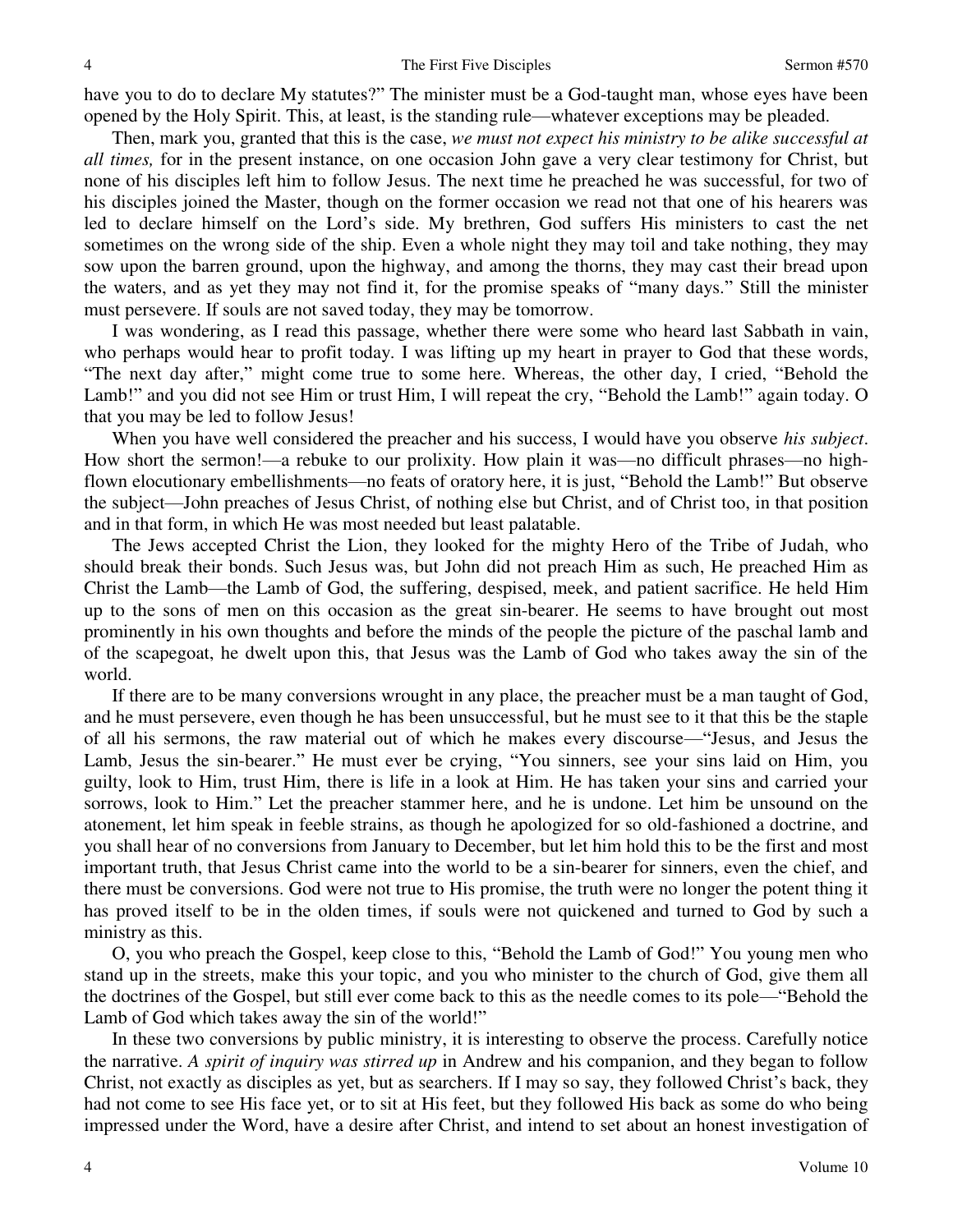His claims to their faith. While they are following behind Christ, *He turns round* and faces them. Oh! what a blessed turning for them.

It was a blessed turning for Peter when the Lord turned and looked upon him, and in this case while they are as it were following His back, He turns and *He looks upon them.* I cannot tell you how much love there was in His eyes. The love of a mother to her first child may perhaps picture the love of Jesus Christ to these His first disciples. He was God, He was man, He was God's own Son, but He had never been a Master of disciples till that moment. Now He springs to a rank which He had not obtained before. Now He has some who will call Him "Rabbi," and will be willing to be guided by His teaching. He looks round upon them. Even so, when inquiry is excited by the ministry, and men begin to search, Jesus Christ looks upon them. With an eye of earnest affection He regards them and assists them in their search. Jesus put to them the question, *"What seek you?"—*a very modest question. Notice it. It is the first word of Christ's ministry. It is the first word I find Christ speaking at all in public—"What seek you?"

And was not it a very comprehensive question? "What is it that you seek?" If there are any honest inquirers here after salvation, He puts the same question to you this morning—"What seek you?" Are you seeking pardon? you shall find it in Me. Are you seeking peace? I will give you rest. Are you seeking purity? I will take away your sin, a new heart will I give you, and a right spirit will I put within you. What are you seeking? some solid resting place for your soul upon earth, and a glorious hope for yourself in heaven? whatever you seek, it is here."

What a text this might be for a missionary when first consulted by some of the awakened heathen, when he should say, "You are on the search after truth, now what is it you really want? What do you seek? What is it? Because whatever it is that the human heart in its right state can possibly seek after all that is to be found in Christ." Christ meets the man who is in an inquiring frame of mind by suggesting to him further inquiry, He stirs up the heart, while the soul's fire is burning He puts fuel to the flame. They say, "Master, where dwell you?" And His answer to them is, *"Come and see."*

This is just how the process of conversion is wrought in men's hearts, they want to know more of Christ, and He says to them, "Come and see. You would have peace—come and see whether I can give it to you—I tell you that if you trust Me, your peace shall be like a river, and your righteousness like the waves of the sea. Come and see!" You say you want purity—just try now the effect of the obedience of faith, see if it does not change your heart and renew your spirit. "Come and see." O you who are seeking and asking questions about Christ, and about His Gospel, and His person, and His pedigree, "Come and see." The best way to be convinced of the potency of our holy Gospel is to try it for yourself. If you are honest seekers, if the grace of God has made you so, then come and test, and try. "Blessed is every man that trusts in Him." This is our witness and our testimony, but if you want to be sure of it for yourself, "Come and see." They took Christ at His word, they came and they saw. We are not told what they saw, but we are told what was the result, they stayed with Him that night, and they remained with Him all His days, and became His faithful disciples.

O my dear friend, if you would but come and see Christ, if by humble earnest prayer you would give your heart up to Him, and then trust in Him implicitly to be your guide, you would never lament the decision. If Jesus proves a liar to you, then desert Him, if His promises be not true, then stand no longer numbered with His disciples, but give Him a trial—

> "*O make but trial of His love! Experience will decide How blest are they, and only they, Who in His truth confide."*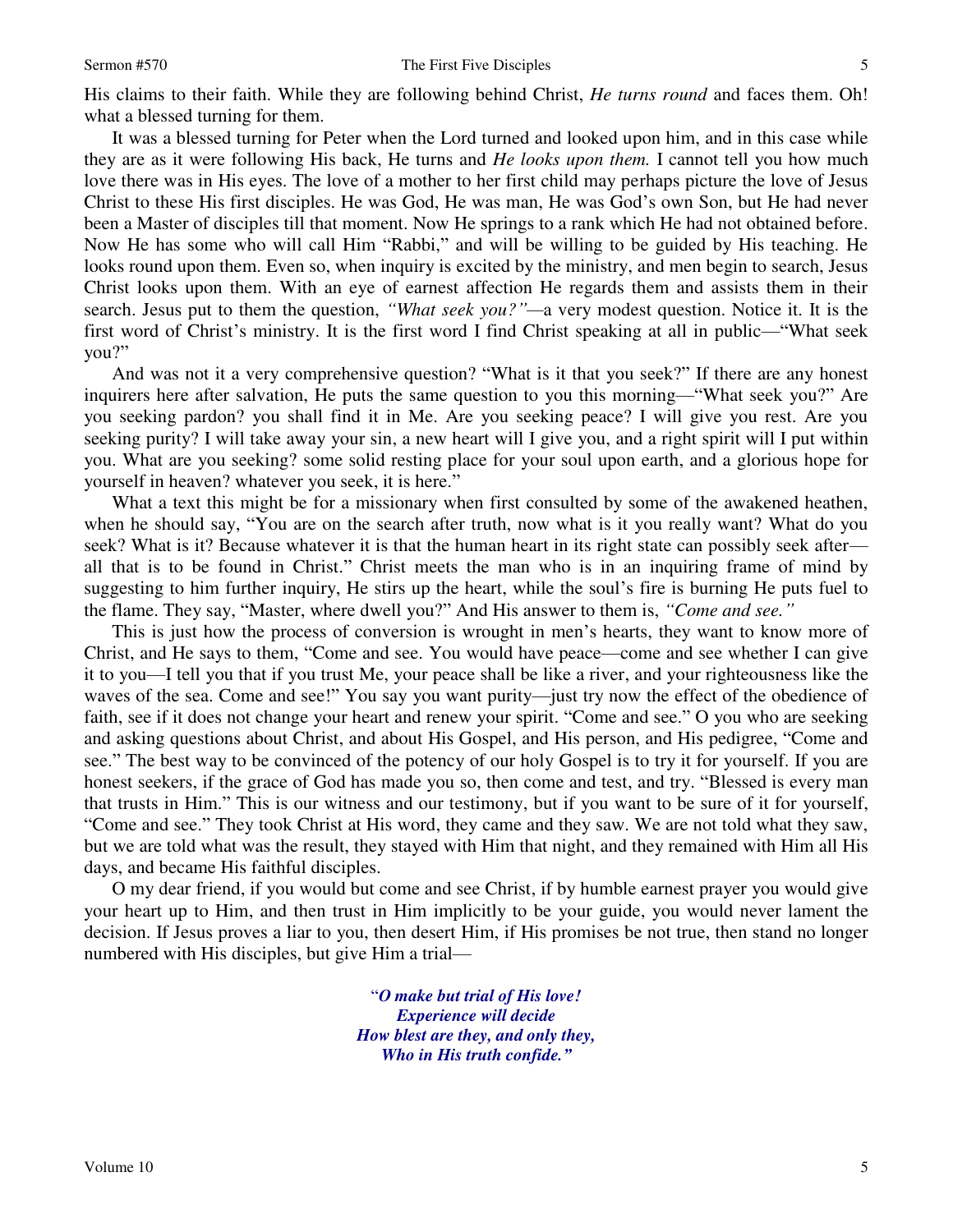You see then the way in which God's grace works through the Word, it excites a spirit of inquiry, then a still further inquiry, then the test of experience, and afterwards leads to the giving up of the heart to Christ.

**II.** The next case is a very different one. The third of Christ's disciples, one Simon Peter, was brought in by PRIVATE INSTRUMENTALITY, and not by the public preaching of the Word.

Observe the forty-first verse, "Andrew first finds his own brother Simon, and says unto him, We have found the Messias, which is, being interpreted, the Christ." This case is but the pattern of all cases where spiritual life is vigorous. *As soon as ever a man is found by Christ, he begins to find others.* The word "first" implies that he did not give it up afterwards—he *first* found his own brother Simon, how many he found afterwards I cannot tell, but I will be bound to say that Andrew continued to be a fisher of men till he was taken up to the third heaven. He found very many after he had found Peter.

The first instinct of the new-born life is to desire the good of others. I will not believe that you have tasted of the honey of the Gospel if you can eat it all yourself. True grace puts an end to all spiritual monopoly. I know there are some who think there is no grace beyond their own chapel, they believe that God never works beyond the walls of their own tabernacle, beyond the range of the voice of *their* minister everything is unsound, unorthodox, pretensions perhaps, but still fatally delusive, they hold that all others are out of the bond of the covenant, and not unlike those ancient wranglers in the land of Uz, they say, *"We* are the men, and wisdom will die with *us."* Surely God's people never talk in that fashion, or if they do, they are then speaking the language of Ashdod and not the speech of the child of Israel, for the Israelite's tongue drops with love, and his speech is full of the anxious desire that others may be brought in.

Look at our apostle Paul. You shall never find stronger predestinarianism than you read in the ninth chapter of Romans, and yet what does he say? His heart's desire and prayer to God for Israel is that they may be saved. He had heaviness of heart, he says, for his brethren, his kinsmen according to the flesh. There was no man more anxious to convert souls than Paul, though there was no man more sound in the doctrine of the election of God. He knew it was not of him who wills, nor of him who runs, but yet he could say as Samuel did, "God forbid that I should sin against the Lord in ceasing to pray for you." See, then, that the first desire of a Christian man is to endeavor to bring others to the Savior.

*Relationship has a very stern demand upon our first individual efforts.* Andrew, you did well to begin with Simon. I do not know, my brethren, whether there are not some Christians giving away tracts at other people's houses who would do well to give away a tract at their own—whether there are not some going out to the villages preaching who had better remain at home teaching their own children—or whether even in the Sabbath school there may not be those who come before God to perform one duty, while their hands are stained blood-red with the murder of another duty. Your first business is at home. You may have a call to teach other people's children—that may be—but certainly you have an imperative call to teach your own. You may or you may not be called to look after the people of a neighboring town or village, but certainly you are called to see after your own servants, your own kinsfolk and acquaintances. Let your religion begin at home. We have heard of some people who export their best commodities—many traders do—I do not think the Christian should imitate them in that. At least, let the Christian have all his conversation everywhere of the best savor, but let him have a care to put forth the sweetest fruit of spiritual life and testimony at home, and in the circle of his own kinsfolk and acquaintances. Andrew, you did well to first find your brother Simon.

When he went to find him he may not have thought of what Simon would become. Why, *Simon was worth ten Andrews,* as far as we can gather from the Evangelists. Peter was a very prince among the apostles, and with that ready tongue of his, and that bold, dashing, daring spirit, with that confident, resolute soul, there were none of them a match for Peter. John might excel in love, but still Peter was verily a leader among the apostles, and Andrew would but little compare with him. You may be yourself but very deficient in talent, and yet you may be the means of bringing a great man to Christ. Ah! dear friend, you little know the possibilities which are in you. You may but speak a word to a child, and in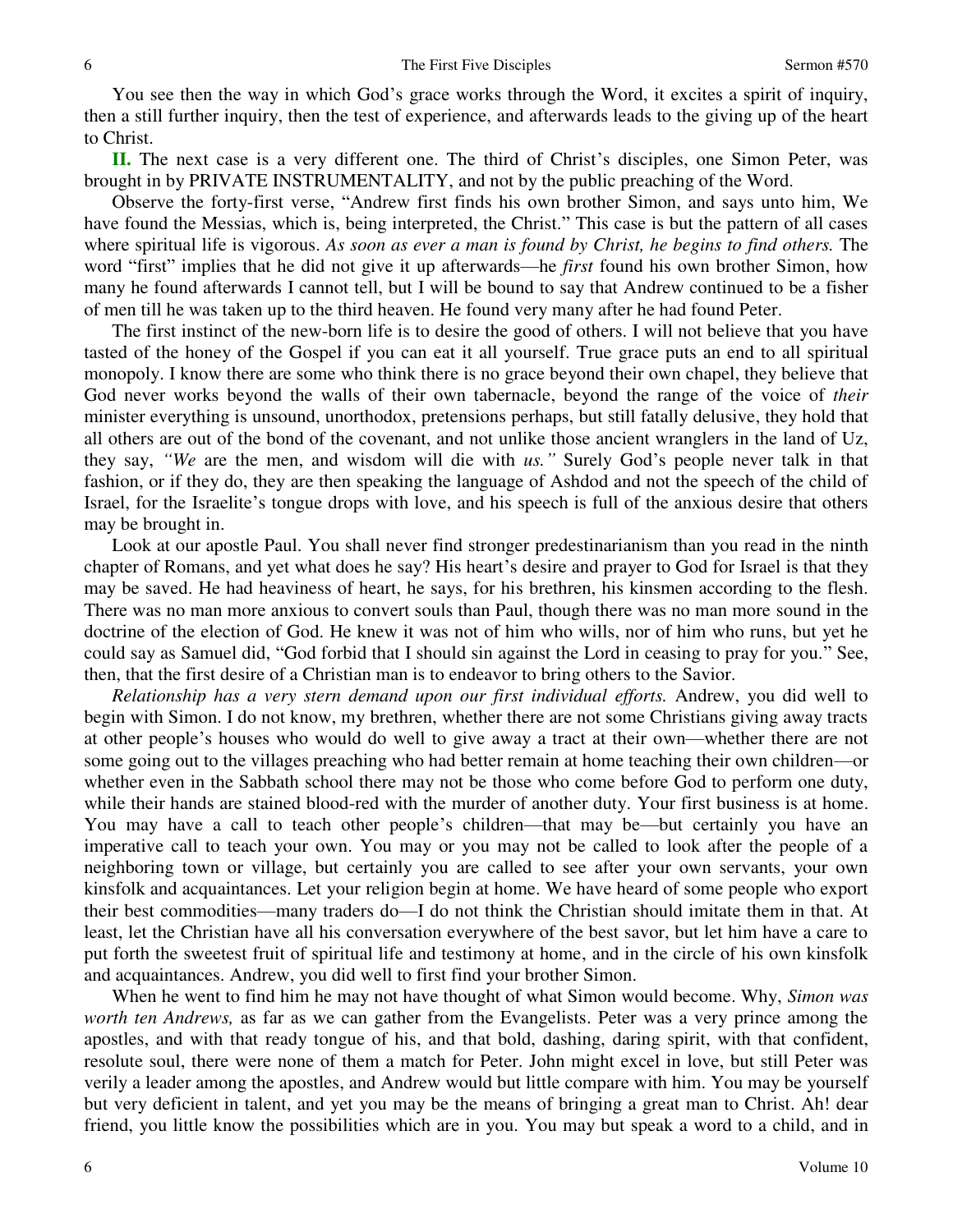that child there may be slumbering now a great heart which shall stir the Christian church in years to come. Andrew has only two talents, but he finds Peter.

Andrew's testimony to Peter is worthy of remark. There was great modesty in it, and that, I dare say, commended it to Peter. He did not say, *"I* have found the Messias"—he says, *"We."* Whoever was the other disciple, he gives him his share of the discovery. Our speech never loses force by losing pride, but generally increases its power in proportion to its modesty, though that modesty must never interfere with boldness. His testimony was very plain and very positive. He did not beat around the bush or hesitate, but it is just this—"We have found the Messias." Plain and unadorned was the statement, very positive. He did not say, "I *think* we have," or "I *trust* we have," but *"we have,"* and this was just the thing for Simon Peter. Peter wanted positive and plain dealing, and he was a man who wanted it pushed home by a brother's friendly voice, or else it had little availed him to speak of Christ at all.

When he was brought to Jesus, observe the process of conversion. Jesus describes to him his present state. He said, "You are Simon, son of Jona." Some interpret this, "You are Simon, the son of the timid dove." *He explains to him what he was,* shows that He knew him, that He understood both his boldness and his cowardice, both his rashness and his constancy, and then, when He had told him what he was, Jesus gave him a new name indicative of the nature which His grace would give—"You shall be called Cephas, a stone."

Now, this is the general plan of conversion, it is the plan in every case, really, though not apparently. Nature is discovered and grace is imparted. The old name we are taught to read with sorrow and a new name is given to us, and we rejoice therein. There may be some here who have not been converted to God under the ministry but under the words of a Sunday school teacher, or a sister, or a friend. Thank God, and take courage, it does not matter how you are converted, as long as you are resting upon Jesus only, if you have not been a searcher of the Word, if Christ has never seemed to say to you, "Come and see," yet if your nature has been changed, and you have received a new name—if there be a radical change in you, I will not inquire about the rest—you are a child of God. Though your case differs from the other, it is a rule with God that all shall not be precisely the same. That you are brought into the fellowship of the saints is an illustration of the unity of God's purpose, that there should be distinctive marks in your conversion is quite in harmony with the diversity of His operations.

**III.** "The day following Jesus would go forth into Galilee, and find Philip, and say unto him, Follow me." The fourth disciple is called without either the public Word or private instruction—he is called directly BY THE VOICE OF JESUS.

Now in truth all men are so called, for the voice of John or the voice of Andrew is really the voice of Jesus Christ speaking through their instrumentality, but in some cases no apparent instrumentality is used. We have known some who on a sudden have felt impressions, from where they came or to where they tended they did not know. In the midst of business we have known the workman suddenly check his plane—a great thought has entered into his brain, where it came from he could not tell. We have known a man wake up at midnight—he could not tell why, but a holy calm was upon him, and as the moon was shining through the window, there seemed to be a holy light shining into his soul, and he began to think. We have known such things to occur—surprising cases, when men have been planning deeds of vice. Was it not so with Colonel Gardner—that very night about to perpetrate a crime, and yet stopped by sovereign grace upon the very brink of it, without any apparent instrumentality? We cannot tell, brethren, when God may regenerate His elect, for though we are to use means, and cry to God to send forth laborers into the vineyard, yet the sovereign Lord of all will frequently work without them.

The Word which has been heard in years gone by, the Scripture which was known in childhood, may by the direct power of the Holy Spirit, without any immediate apparent means, turn the man from darkness to light. Jesus Christ spoke but two words, but those words were enough*—"Follow me,"* and Philip at once obeyed. What preparation of heart there had been before, I cannot tell. What still small voice had been speaking before this in Philip's ear, we do not know. Certainly the only outward means was this voice of Christ, "Follow me." And there may be in this house some who will be converted this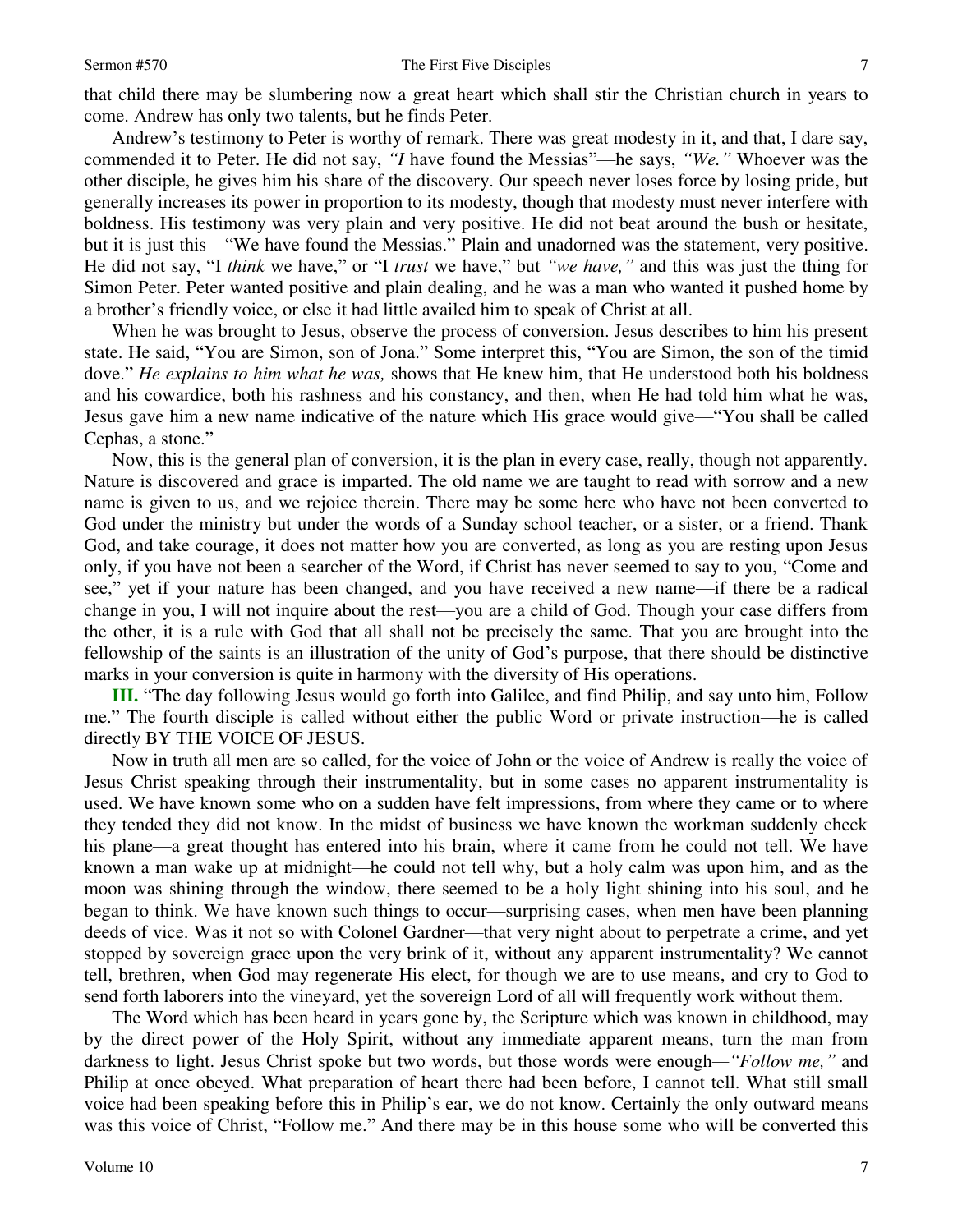morning. You do not know why you are here, you cannot tell why you strayed in, but yet it may be— God knows—Christ would have you come here because He would come here Himself.

Is not there something which invites a pause in that word "would," as we read it in this verse?— "The next day following Jesus *would* go forth into Galilee." Is not there something of the divine necessity which we have often noticed in another place?—"He must *needs* go through Samaria." Did not He feel instinctively that there was a soul there which He must meet with, and He must go after it, and speak the all-commanding, sin-subduing word? Perhaps this morning Jesus *would* come to the Tabernacle, Jesus *would* come here because He knows that Philip is come here too. Philip, where are you? You may have lived in sin and despised Christ, but if He says, "Follow me," I beseech you obey His word and follow Him. To follow Christ is the picture of *Christian discipleship in every form*. Follow Christ in your doctrines, believe what He teaches; follow Christ in your faith, trust Him implicitly with your soul; follow Him in your actions, let Him be your example and guide; follow Him in ordinances, in baptism follow Him, and at His Table follow Him. To every deed of daring, to every place of spiritual communion, to the mountain in secret prayer, or to the crowd in open ministry, follow Him. According to your measure, tread in the footsteps of your Lord and Master.

And this, I say, may be directed to one who has had no other instrumentality used upon him, but just the mysterious voice of Christ—"Follow me." It was so with the third case. Perhaps of the three this experience is the highest. The first two were told, "Come and see," and they came to understand the value of Christ, but this one is made to follow—he carries out practically that which the others did but see. The second conversion before us attains a higher degree than the first; but this is the highest of all when the change of nature, as in the case of Peter, now leads to a change of action, as in the case of Philip, who arises and follows Christ.

**IV.** I hope I have not wearied you, for there is yet the fourth case of the fifth disciple, which differs from them all—Nathanael. What shall we say of Nathanael? Was he converted by ministry? It does not appear so. Was he converted by PRIVATE INSTRUMENTALITY? He was partly so. Philip finds Nathanael, but Philip's finding of Nathanael was not quite as effectual as Christ's finding of Philip. When Christ found Philip, Philip believed, but when Philip found Nathanael, Nathanael would not believe. He said, "Can there any good thing come out of Nazareth?" Philip is partly the instrument, but there is something more. Jesus Christ Himself shows His own power, BY TELLING TO NATHANAEL THE SECRETS OF HIS HEART, but still Nathanael's conversion to Christ seems to me to be PARTLY OWING TO THE STATE IN WHICH HE THEN WAS.

He was already in some sense a saved man—he was a devout Israelite. He was a true seeker of the Messiah beneath the fig tree. Well then, there were three things put together, here was a *preparation of heart* which was doubtless wrought of God, but this preparation did not bring him to Christ, though it made him ready for Christ, it brought him to God in prayer, but it did not bring him yet to the Lamb of God who takes away the sins of the world. Then came *Philip's instrumentality,* and then came *Christ's divine word, which convinced Nathanael and led him to put his trust in the Messiah.* This is a sort of composite case, and doubtless there are many in the church of God, who, if you should ask them, "How were you converted?" would be somewhat puzzled to give the answer.

We find in our church meetings a very large proportion of people who say, "Well, I cannot trace my conversion to any one sermon—many sermons have impressed me—indeed most do. I cannot say, sir, that I was converted when I was a child, but I sometimes think I was, for even at that time I was the subject of many impressions, and I certainly did offer prayer. Yet there was a time," they will tell you, "there was a time when I seemed to come out more distinctly into the light, and when I could say of Christ, 'You are the Son of God; you are the King of Israel,' but I cannot say exactly when the sun rose."

Now this, I think, was Nathaniel's case. Perhaps trained and brought up by godly parents, he had been in the habit of prayer, that prayer was somewhat ignorant, but it was very sincere. He sought the solitude of his shady garden, and under the fig tree poured out his heart unto the Lord. That man is not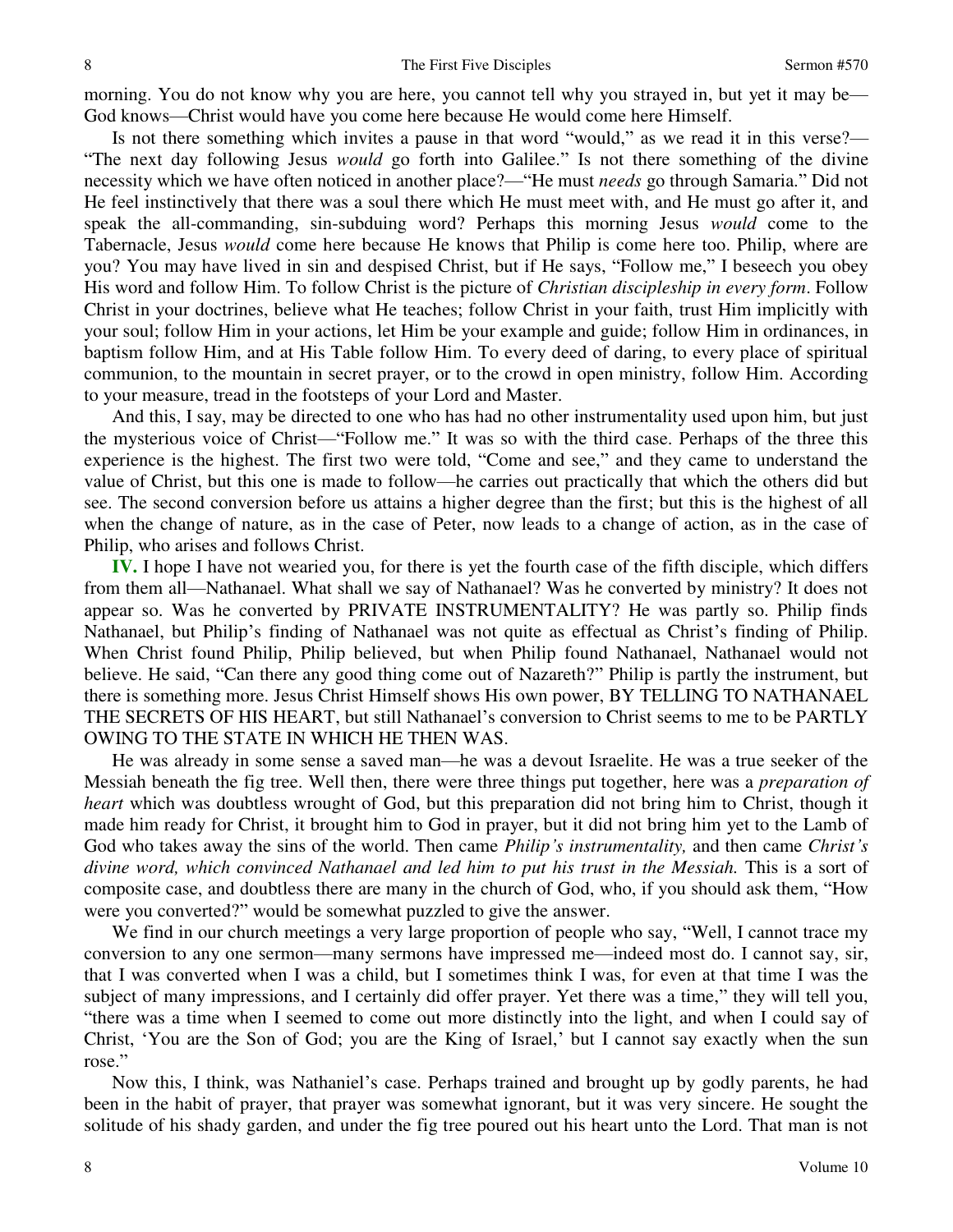## Sermon #570 The First Five Disciples

saved. Ay, but there is a great part of the work done. Do not tell me that that man in his prayer has nothing in him more than the blasphemer. I tell you that he needs as much as the blasphemer does to have an effectual word from Christ, but still there is a preparatory work in this man which there is not even in Philip, or in Simon Peter. There is a something, not meritorious, but still preparatory to the reception of the Gospel of Christ, and when you labor for the conversion of such a man as this—and I do hope there may be some in this crowd—then it does not matter whether it be the ministry, or whether it be private instrumentality, there is sure to be good result, because there is good ground to begin with. God has already furrowed and plowed the soil, and so when the seed is scattered, there may be a little objection at first, but ultimately it will take root.

Be looking out then, dear friends, you who know how to talk to others about their souls, and wherever you see anything like devotion, even if it be mistaken and ignorant, look at that case, be especially hopeful about it, and try, if you can, to inform that person, "We have found him of whom Moses in the law and the prophets did write." Introduce Christ, talk of Jesus, bring these Nathanaels to Jesus—these who are like the honest and good ground, these men without guile or cunning—bring them to Jesus.

Still, mark you, their prayers and your instrumentality will not be enough, unless Christ shall meet them with some startling, soul-discovering word, and shall say, "Before that Philip called you, when you were under the fig tree, I saw you." Ah! you seeking soul, Christ sees you. Before you came here this morning Jesus saw you. Before you hear the challenge, "Look to Christ," Christ has already looked upon you. If you are truly seeking in the loneliness of that upper room, or in that field behind the hedge, Jesus sees you. When you are by the wayside, and your heart is going up, "Lord, save me, or I perish," Jesus sees you. One of you has been writing to me this morning, and you say, "Pray for me that I may be saved, for I want to be saved."

Ah! my friend, if you want to be saved, Jesus wants to save you, and so you are both agreed on that point. You, like Nathanael, are seeking Him, and I come this morning, like Philip, and I long to bring you to Jesus, my Master. Oh! how I pray Him to speak to you, and if so, He will tell you that He knew you when you were dead in sin, and loved you, notwithstanding all, and therefore He brought you to this house to hear His Word.

Mark you, Nathanael's is the best case of the whole, he was favored above many. Who was the first man that ever had a promise from Christ? It was Nathanael. What was that? Why, that promise seems to me to be the sum of the Gospel, or rather the token-promise of the Gospel which every Christian should carry in his hand. Jesus said, "Because I said unto you, I saw you under the fig tree, believest you? *you shall see greater things than these."* Nathanael was the first man who ever received a promise from the lips of the Lord Jesus, when He was here on earth. O you seeking Nathanaels, I think this is a promise for you—"You shall see greater things than these"—you shall see yourself pardoned, you shall see your prayers ascending Jacob's ladder, and blessings coming down from God to rest upon your soul.

I had hoped to have brought out many more points, but indeed the chapter is too full for one to handle it in so brief a time, you will observe, however, that I have given you just a glance at the surface of it, which will suffice to show that the means of conversion, and the general tenor of conversion will be found to differ in each case. Perhaps Nathanael's is the highest of all, he receives Christ in a fuller way than any of the others, and he enjoys greater promises than they do, but still they are all genuine, though they are not one of them like the other, except that John and Andrew may be put together.

Judge not therefore your conversion by its means or by its particular form, but judge it by its fruit. Does it bring you to Jesus? Are you depending upon Him now? If so, go your way, your sins, which are many, are forgiven you, eat the fat and drink the sweet, for God accepts you, therefore do you rejoice. But, and if you have had a thousand conversions, if you are not resting on Jesus this morning, tremble, for your refuge is a refuge of lies, your hope is a spider's web—God deliver you from it, and bring you now to rest upon the finished work and the perfect sacrifice of the Lord Jesus, and then, with Andrew,

9